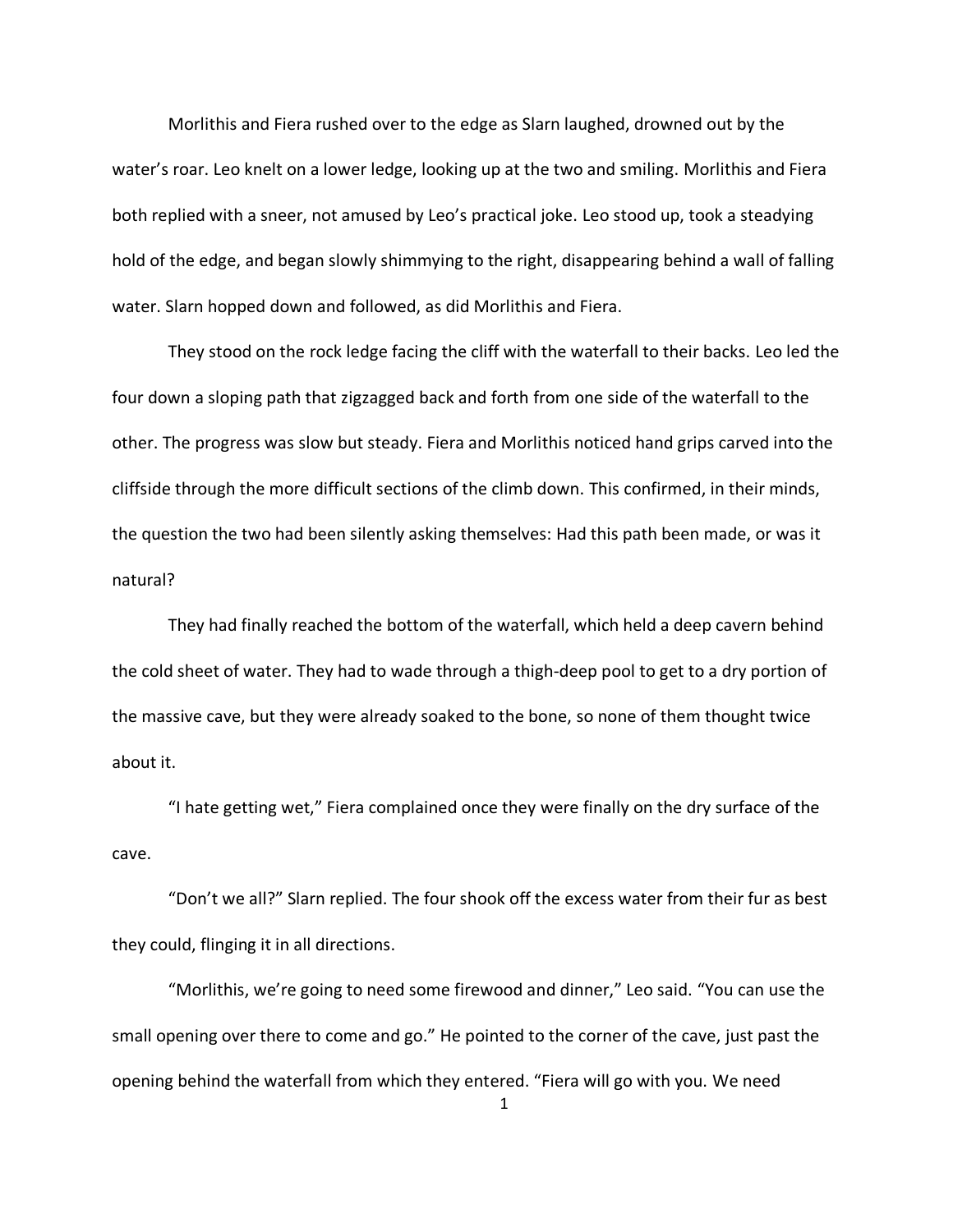firewood first. Get a lot of wood. After that, you can hunt for food. Slarn and I will make sure the cave is safe while you are gathering wood."

Thanks to their night vision that granted them sight even in the depths of the cavern's blackness without light, they quickly determined the cave vacant and returned to the entrance to prepare the fire while Fiera and Morlithis hunted.

 $***$ 

"So, remind me again what this special herb is called and why it's so special," Morlithis requested as he bit into a large piece of cooked rabbit.

Slarn tossed a sliver of meat at him. "Weren't you listening at all during the council meetings?" he replied.

"It's called catnip. It is very potent," added Fiera. "We need to get as much of it as possible to take back."

"It has extraordinarily strong healing properties," Leo reported. "It can only be found down here, but not many want to risk their lives for it, though it is precious. If anything can heal King Phrenth, then it can."

"What do you mean? How dangerous is it in this valley?" Morlithis asked.

Slarn set his meal down. "This is the Kiernane's region. They are a dangerous and vicious race and will not hesitate to kill you," Slarn replied.

"So don't hesitate to kill them," added Leo.

"They are savages and travel in packs. Though there are many factions, they do not like strangers in their land and will unite if threatened," Slarn continued.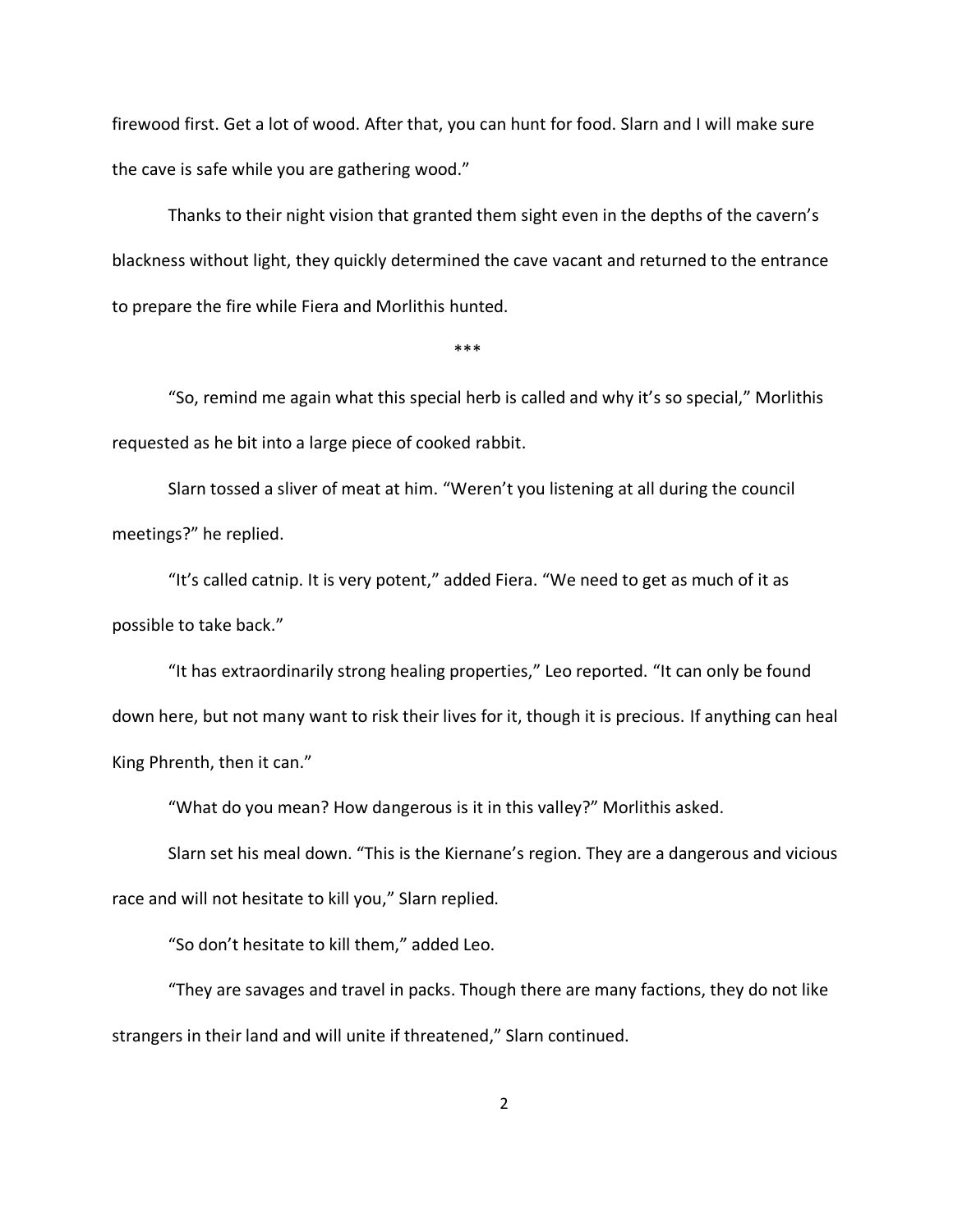"They wield weapons, but their clawed hands are a weapon of their own, even more deadly than our own claws. They use their maws, as well, in battle just as often as their weapons and claws," Leo continued.

"They are not skilled fighters," Slarn added. "But they always travel in packs, and because of their sheer numbers and fierceness, they are formidable."

"Their strength lies in their numbers, but their weakness is that they are sloppy fighters. If you find yourself in battle with them, it is best to fight one-on-one. They are easily defeated in small numbers," Leo said.

Morlithis nodded, and the four ate in silence after that, the atmosphere no longer feeling conducive to lighthearted conversation. When they finished their meal, they readied for bed, Leo taking the first watch at the mouth of the cave just to one side of the waterfall so he could see both the small opening to the side of the falls as well as beyond the water.

 $***$ 

At dawn, Morlithis ended his watch by waking the rest of his counterparts, and they gathered their supplies, soon continuing in search of the catnip. Leo and Slarn had explained what to look for and the areas in which it grew in the valley. They traveled through the valley with no opposition, and though they could sense each other's nervousness, they never voiced their concerns, and they each knew that they all could feel the eyes watching them.

A half day's journey found each of them on edge as they began hearing the faintest growling and cracking of twigs, and whenever one of their party startled, the rest instantly readied for an attack, but nothing came. When they heard nothing, it seemed even worse than hearing the cracking or growling. They kept their weapons up, and they didn't speak as they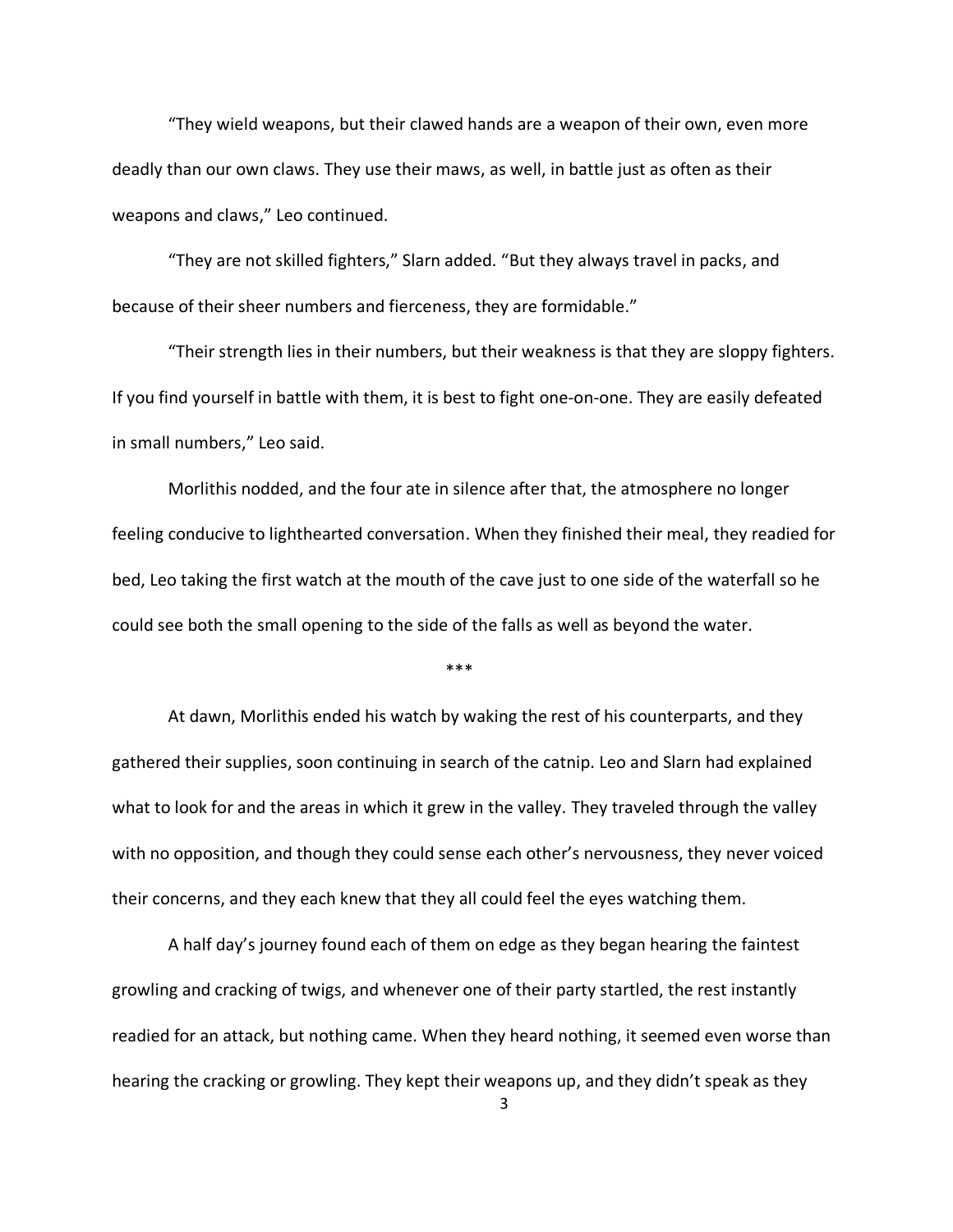traveled deeper into the forest. They felt the eyes always on them. When they heard noises, they could feel the eyes glaring at them between the growling. When they heard silence, they felt the eyes staring. The day crept on, and they crept even deeper into the forest, scanning the forest floor for the catnip.

Finally, Morlithis spotted the fuzzy heart-shaped leaf that Leo and Slarn had described to him.

"Look!" he exclaimed, running over to the weed, forgetting in his excitement for finding the catnip about the danger lurking in his surroundings.

"Morlithis, wait!" hollered Slarn. It was too late. Morlithis had already made his way to the weed several yards from the rest of the group.

Suddenly, the valley around them erupted in a blur of gray motion and blood-curdling growls. A dozen Kiernane attacked Morlithis. Caught unprepared and off guard, he panicked, scrambling for his battle-axe behind his back and falling to his back as a dozen attackers barreled down on him.

The first of the Kiernane raised his battle-axe for a fatal blow, then fell backward with a knife sunk deep into his forehead. Morlithis saw a second knife down a second foe and two more felled by axes, and, taking advantage of the few seconds he now had, he quickly recovered, crawling to his knees and kneeling back against a tree beside him. Lightning fast, he unshouldered his crossbow and fired. Firing shot after shot, he reloaded arrow after arrow with blurring speed.

Leo, Fiera, and Slarn raced forward the moment the fierce enemy revealed themselves. Slarn had thrown his two long knives with precision, sending them deep into the skulls of the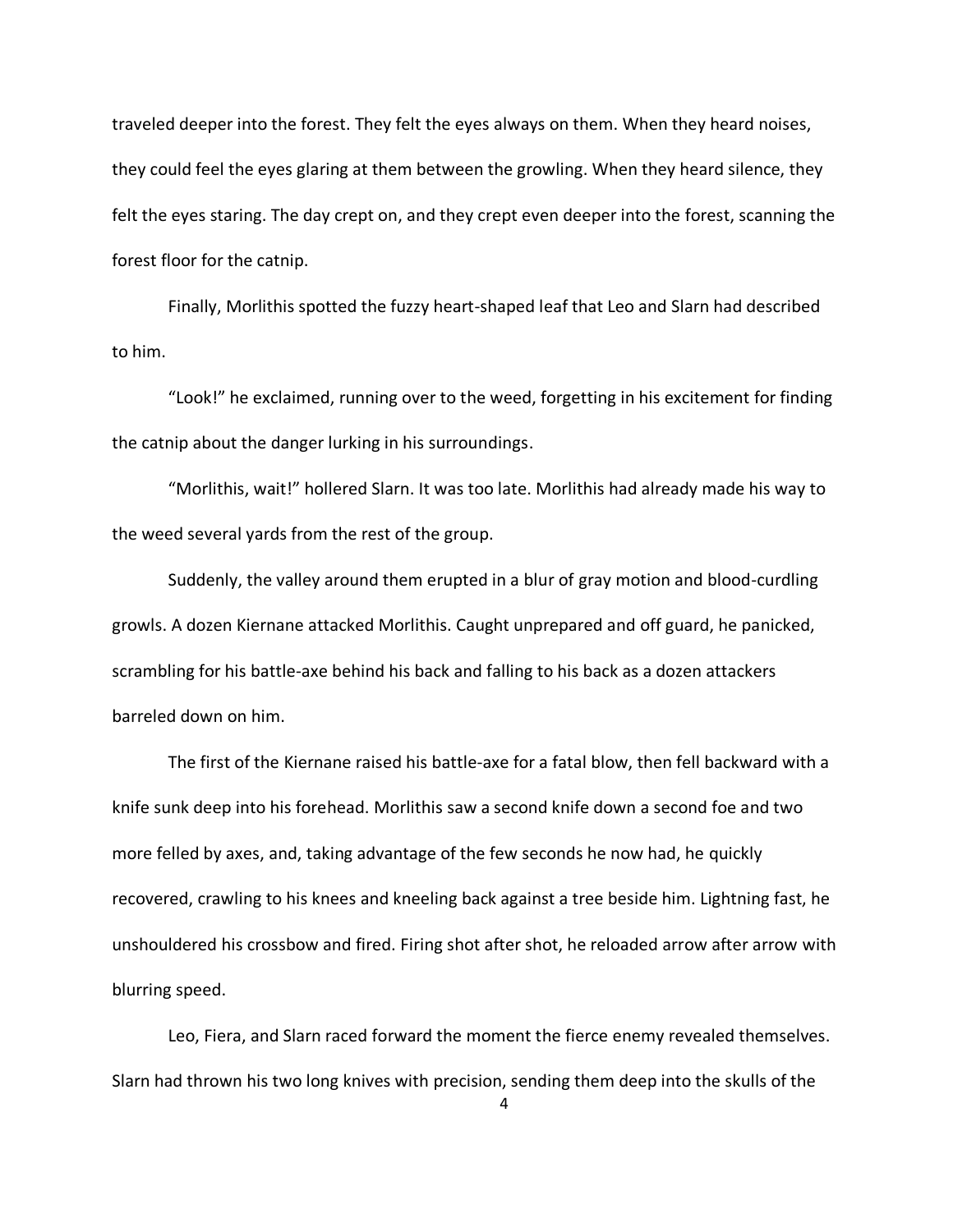first two attacking Morlithis. Leo and Fiera didn't hesitate to fling an axe at the next two, downing them as well. Before their weapons hit their targets, they were already racing to retrieve them. Fiera and Leo still had their second axes, and Slarn, empty-handed, extended his claws—now his only weapon.

Both Leo and Fiera downed two more attackers easily with a quick parry and an axe to their respective attacker's leg. The two Kiernane fell to their backs, clutching their gushing stumps, their severed legs lying beside them.

Slarn had a more difficult time dispatching his next few foes but did so quickly. The first attacker opened himself up for an attack as he swung his battle-axe down at Slarn. Slarn sidestepped and tore a chunk out of his attacker's throat with his clawed fingertips. The attacker dropped his axe and stumbled backward, clutching his bleeding jugular, the blood pouring through his fingers.

His next foe was more cautious as he attacked, swinging with short, controlled slashes and keeping his guard up with his free arm or his axe. Slarn shuffled back, barely dodging the ferocious swings until his back found a tree. The attacker, seeing an opportunity, swung one last blow. Slarn dropped to his knees as the blade passed inches from his head and lodged deep into the tree with a thud. Slarn rolled as he slashed both his attackers' Achilles' heels. The Kiernane fell to the valley floor, and Slarn struck once more across his enemies' chests as he stood, slicing deep gashes in the creatures' them.

He saw an opening to retrieve his knives and darted toward the two dead foes that his blades now rested in. He then noticed half a dozen of the enemy pack advancing on Leo, who was busy holding his own with three Kiernane warriors.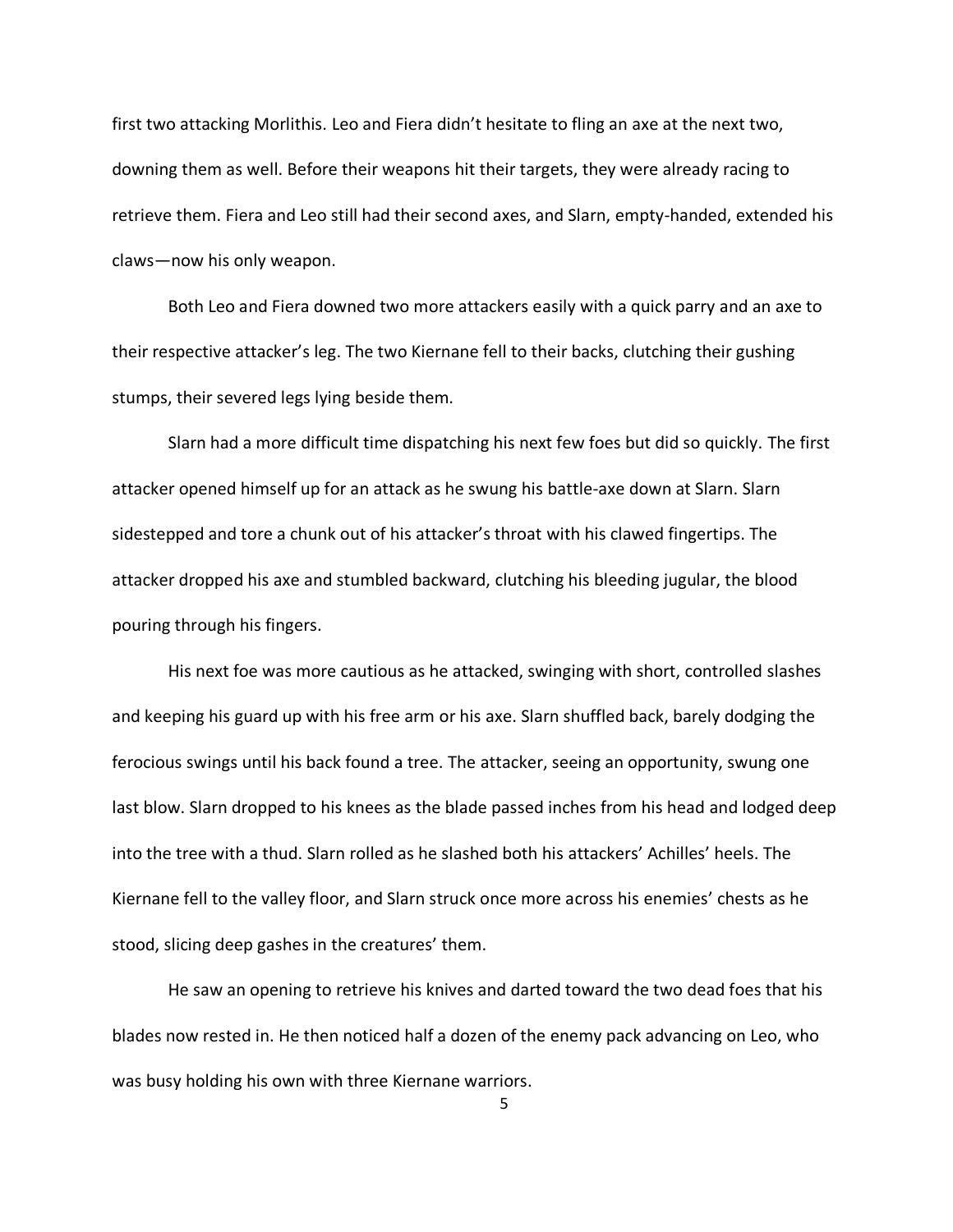"Morlithis!" Slarn hollered as he pointed at the half dozen Kiernane advancing on Leo and Fiera. Morlithis immediately understood and began firing arrow after arrow into the pack. Slarn dodged a sloppy attack from another enemy, rolled over the two corpses containing his knives, and yanked them free, dispatched his newest foe, then noticed Morlithis deflecting wild swings from three Kiernane warriors with his battle-axe. He was keeping his attackers at bay, but they were pushing him back. Slarn hurled his knives into the back of the heads of the first two, then turned around to see how Leo and Fiera were doing. They were also being pushed back.

"Morlithis, get the catnip!" Slarn ordered and darted toward several more of the enemy who were advancing on Leo from behind.

"Leo!" Slarn yelled as one of the Kiernane crept up behind Leo, bringing his axe down for a fatal blow. Leo spun around just in time to see the axe head descending. A black blur flashed across his vision. Then he was lying on his back. He heard Slarn scream, and then a pitch-black hand fell beside him.

"Slarn!" Leo yelled, scrambling back to his feet.

"Leo, get out of here!" Slarn yelled as he snatched up an axe with his good hand, holding his bleeding stump under his armpit, and ferociously pressed in on the Kiernane unlucky enough to be caught in his wake.

Slarn pressed forward, forcing the Kiernane away from Leo and Fiera with ferocity as more enemy warriors advanced on Slarn.

"Slarn!" Leo hollered as Fiera grabbed him by the shoulders.

"Leo!" Slarn yelled as he chopped down a foe. "Go!"